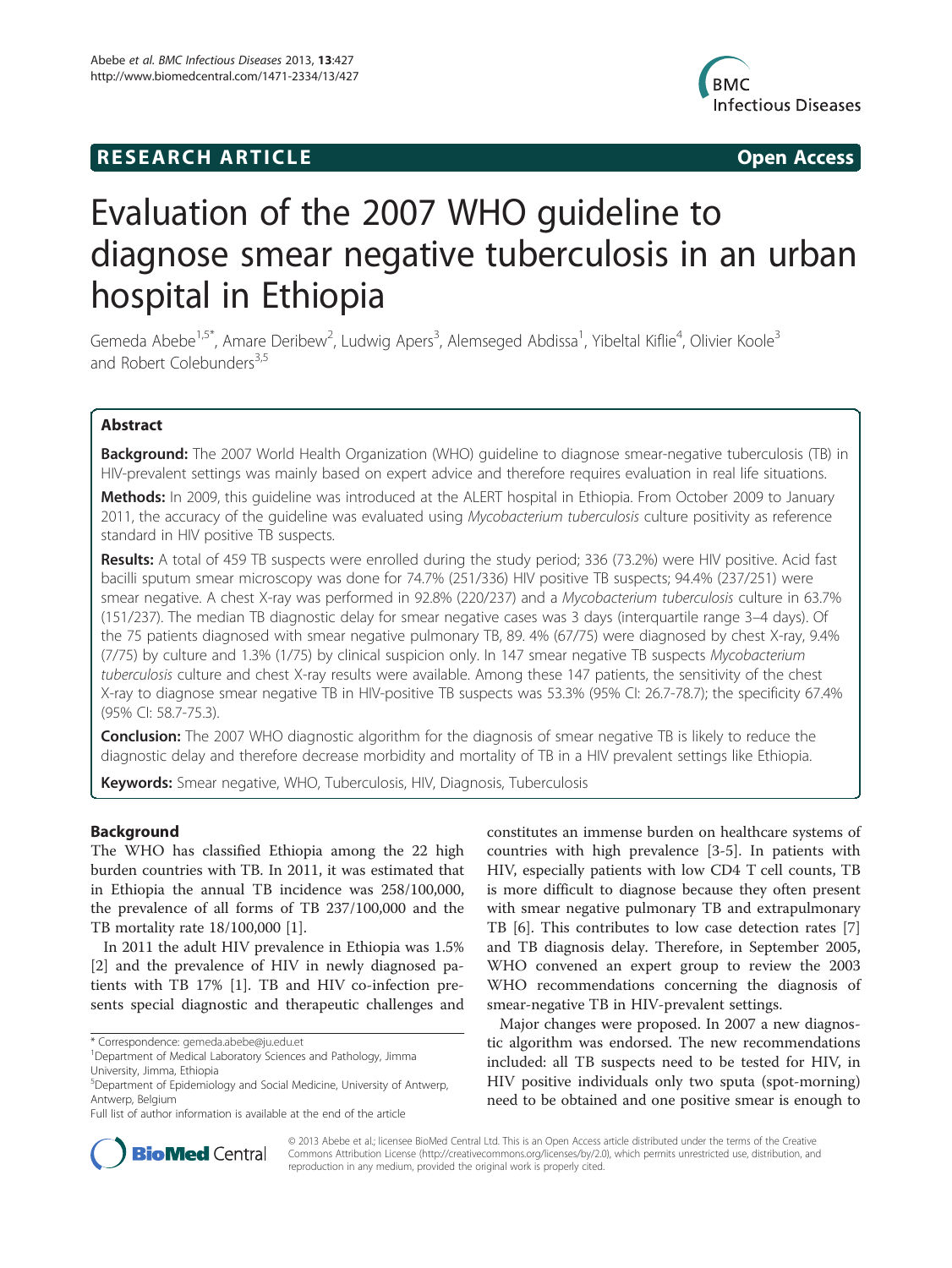diagnose TB; a chest X-ray and Mycobacterium tuberculosis cultures should be performed if smears are negative and an antibiotic trial should not be done as a diagnostic test [\[8](#page-5-0)].

In Ethiopia, the new WHO diagnostic algorithm was adopted by the end of 2009. The adult HIV prevalence in Addis Ababa during the 2010 was 5.2% [\[2](#page-4-0)]. The objective of this study was to evaluate the operational performance of the 2007 WHO diagnostic algorithm to diagnose smear negative TB in HIV-positive patients in a tertiary referral hospital in Addis Ababa.

# Methods

# Setting and design

From October 2009 to January 2011, we evaluated the operational performance of the WHO 2007 smear negative TB diagnostic algorithm at the ALERT hospital. The ALERT hospital is located in Addis Ababa. It is equipped with a TB culture facility. Prior to the implementation of the study, all health professionals (doctors, nurses, laboratory and X-ray technicians) involved in TB/HIV services were trained during one week about the 2007 WHO guideline. One local physician was appointed to supervise the research activities. Monthly supervisions to the hospital were done by the investigators.

TB suspects, 15 years or older, were enrolled. Patients were considered TB suspects according to WHO criteria [[8\]](#page-5-0) if they presented with cough for at least 2 weeks or weight loss with night sweats or feeling feverish with T>37.5°C, breathlessness due to pleural effusion or pericarditis or enlarged (>2 cm) glands in neck or armpits. Patients with danger signs (defined by WHO [[8\]](#page-5-0)) were excluded.

In TB suspects with enlarged peripheral lymph nodes fine needle aspiration (FNA) was performed using a 22-gauge needle attached to a 10-cc syringe. Aspirates were macroscopically evaluated for caseation and smears were air dried, stained with Wright stain and examined cytologically by a pathologist. Cytology was considered to be diagnostic for TB in the presence of epitheloid cell granulomas and caseous necrosis with or without Langhans giant cells [[9,10\]](#page-5-0).

Sputum samples from TB suspects that were negative by AFB microscopy were cultured for the presence of Mycobacterium tuberculosis complex by Löwenstein-Jensen (LJ) slants (but only one culture per patient was performed). The samples were processed by the standard N-acetyl L-cysteine (NALC)-NaOH method [\[11](#page-5-0)] and concentrated at 3000 g for 15 minutes. Sediments were reconstituted to 2.5 ml with phosphate buffer pH 6.8, to make the inoculums for the cultures. Two Lowenstein-Jensen slants, one containing 0.75% glycerol and the other containing 0.6% pyruvate, were inoculated with the sediment and incubated at 37°C. Cultures were

considered negative when no colonies were seen after 8 weeks of incubation.

The following TB case definitions were used as indicated in the WHO 2007 guideline [\[8\]](#page-5-0). 1) Smear-positive pulmonary tuberculosis- One sputum smear examination positive for acid-fast bacilli (AFB) AND- laboratory confirmation of HIV infection OR strong clinical evidence of HIV infection. 2) Smear-negative pulmonary tuberculosis- At least two sputum specimens negative for AFB AND radiographical abnormalities consistent with active tuberculosis AND- laboratory confirmation of HIV infection OR strong clinical evidence of HIV infection AND decision by a clinician to treat with a full course of antituberculosis chemotherapy OR a patient with AFB smear-negative sputum which is culture-positive for Mycobacterium tuberculosis. 3) Extrapulmonary tuberculosis- One specimen from an extrapulmonary site culture-positive for Mycobacterium tuberculosis or smearpositive for AFB OR histological or strong clinical evidence consistent with active extrapulmonary tuberculosis AND- laboratory confirmation of HIV infection OR strong clinical evidence of HIV infection AND a decision by a clinician to treat with a full course of antituberculosis chemotherapy.

All consenting TB suspects were offered HIV testing and counseling. HIV testing was done according to the Ethiopian national guidelines. HIV screening was performed using the KHB test (Shanghai Kehua Bio-Engineering Ltd, Shanghai, China; 2008). A positive sample was retested using the STAT-PAK test (Chembio Diagnostic System Inc, Medford, NY, USA; 2008). Uni-Gold (Trinity Biotech PLC, Ireland) was used as a tiebreaker.

# Data analysis

Data were double entered using EpidData software version 3.1(EpidData, Norway, 2006). For analysis, the data were exported to SPSS version 15.0 statistical software (SPSS Inc. Chicago, 2007). Descriptive analysis was done to depict the TB suspects' characteristics. The incremental yield of the different investigations was defined as the proportion of patients additionally diagnosed by X-ray if smear-negative, by clinical suspicion in smear-negatives without an X-ray abnormality consistent with active TB, and ultimately by culture if all of the above were negative. Health system diagnostic delay (time between first presentation at the clinic and date of diagnosis) was calculated for all patients. Sensitivity and specificity of the chest X-ray was calculated using Mycobacterium tuberculosis culture positivity as reference standard. Patients without X-ray or culture results were excluded from this analysis. Confidence intervals around sensitivity and specificity were calculated using the Wilson's method.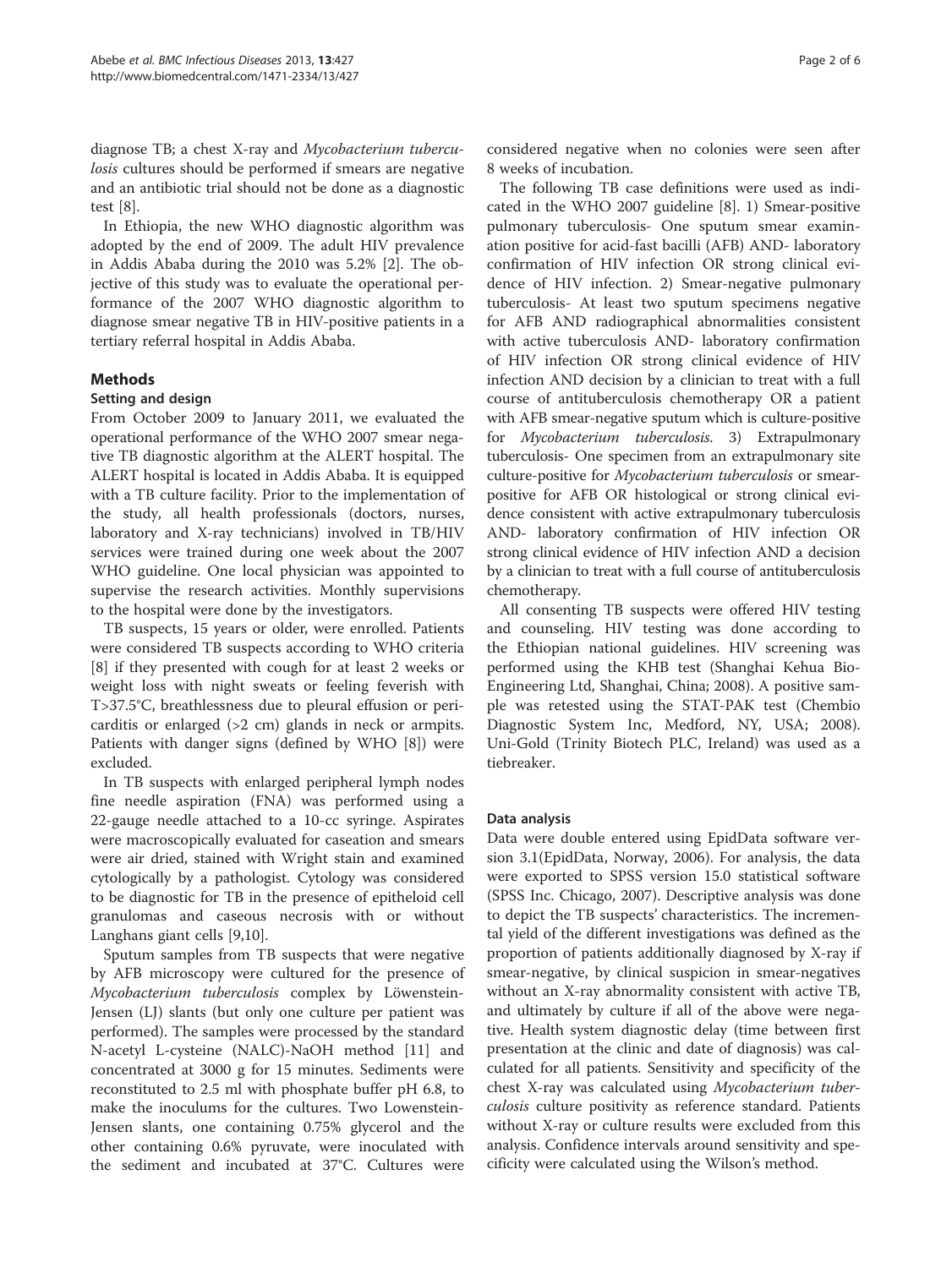### <span id="page-2-0"></span>Table 1 TB suspects characteristics by HIV status

| <b>Characteristics</b>             | All TB suspects | <b>HIV positive TB suspects</b> | P-value |
|------------------------------------|-----------------|---------------------------------|---------|
| TB suspects, n                     | 459 (100.0)     | 336 (73.2)                      | < 0.001 |
| Age in years, Median (IQR)         | 35 (30.0-45.0)  | 35 (29.3-42.0)                  |         |
| Female sex, n (%)                  | 253 (55.1)      | 194 (57.7)                      | 0.06    |
| Urban resident, n (%)              | 451 (98.3)      | 334 (99.4)                      | 0.02    |
| Symptoms                           |                 |                                 |         |
| Cough for 2 weeks or more, n (%)   | 418 (91.1)      | 298 (88.7)                      | 0.03    |
| Weight loss, n (%)                 | 236 (51.4)      | 188 (56.0)                      | 0.001   |
| Fever, $n$ $(\%)$                  | 293 (63.8)      | 195 (58.0)                      | < 0.01  |
| Current shortness of breath, n (%) | 168 (36.5)      | 102 (30.4)                      | < 0.001 |
| Lymph node swelling, n (%)         | 49 (10.7)       | 45 (13.4)                       | 0.002   |

# Ethical considerations

The study protocol was approved in Ethiopia by the ethical review committees of Jimma University, Armauer Hansen Research Institute and Ministry of Science and Technology. In Belgium it was approved by the ethical review committees of the Institute of Tropical Medicine and the University hospital of Antwerp. Written consent was obtained from the study participants.

# Results

# Patient characteristics

A total of 459 TB suspects were screened. The median age of the TB suspects was 35 years (interquartile range 30–45 years); 55.1% (253/459) were females. The majority of the TB suspects were urban residents (98.3% (451/ 459), had cough since at least 2 weeks (91.1% (418/459)) and were HIV positive (73.2% (336/459)). Among the HIV positive TB suspects 88.7% (298/336) had cough

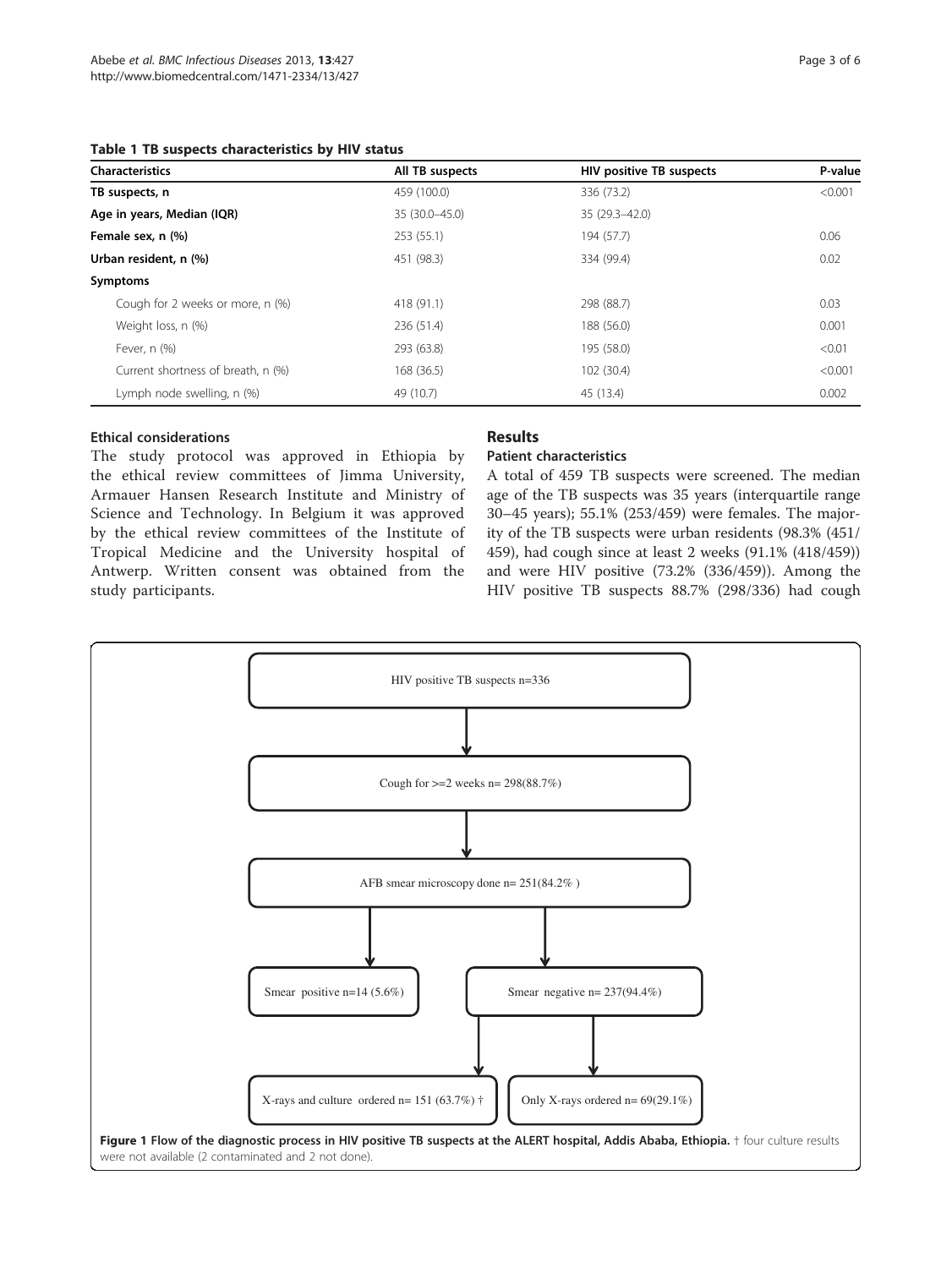Table 2 Diagnostic outcomes of HIV positive TB suspects (n=336)

| Outcome                                                       | $N(\%)$        |
|---------------------------------------------------------------|----------------|
| Diagnosed with TB                                             | 123 (36.6)     |
| Type of TB $(n=123)$                                          |                |
| Smear Positive pulmonary TB                                   | 14 (11.4)      |
| Smear Negative Pulmonary TB                                   | 75 (61.0)      |
| TB Lymphadenitis                                              | 24 (19.5)      |
| Other forms of TB                                             | 10(8.1)        |
| Positive culture result (n=147)#                              | 15 (10.2)      |
| X-ray result consistent with active TB (n=220)#               | 77 (35.0)      |
| WHO stage for co-infected patients                            |                |
| Ш                                                             | 89 (72.4)      |
| $\mathsf{IV}$                                                 | 34 (27.6)      |
| Median diagnostic delay in days (IQR)                         | $3(3-4)$       |
| Median number of visits before smear negative TB<br>diagnosis | $\mathfrak{D}$ |

#Smear negative TB suspects, IQR interquartile range.

since at least 2 weeks. Other symptoms reported included weight loss (56.0% (188/336)), fever (58.0% (195/ 336)), shortness of breath (30.4% (102/336)) and lymph node swelling (13.4% (45/336)) (Table [1](#page-2-0)).

# Operational performance

Diagnostic workup Sputum AFB microscopy was done for 84.2% (251/298) of the HIV positive TB suspects with cough of two weeks or more. 94.4% (237/251) were sputum AFB smear negative. A chest X-ray was performed in 92.8% (220/237) and a Mycobacterium tuberculosis culture was ordered in 63.7% (151/237) of the smear negative TB suspects. A chest X-ray was performed in all TB suspects with a Mycobacterium tuberculosis culture. Four

### Table 3 Incremental yield of the 2007 guideline in HIV patients with all forms of TB and smear negative pulmonary TB

| Method                            | All patients with<br>TB-HIV co infection<br>$(n=123)$ | HIV patients with smear<br>negative pulmonary TB<br>$(n=75)$ |
|-----------------------------------|-------------------------------------------------------|--------------------------------------------------------------|
| AFB sputum<br>smear<br>microscopy | 14 (11.4%)                                            | NА                                                           |
| FNA cytology                      | $+23(18.7%)$                                          | NА                                                           |
| Clinical<br>suspicion             | $+2(1.6\%)$                                           | $+1(1.3\%)$                                                  |
| Chest X-ray                       | $+77(62.6%)$                                          | $+67(89.3%)$                                                 |
| Culture                           | $+7(5.7%)$                                            | $+7(9.4\%)$                                                  |

NA Not applicable.

|                                                   |  | Table 4 Comparison of the chest X-ray to diagnose smear |
|---------------------------------------------------|--|---------------------------------------------------------|
| negative TB with culture in HIV positive patients |  |                                                         |

| Chest X-ray            | Culture result  |                 |
|------------------------|-----------------|-----------------|
|                        | <b>Positive</b> | <b>Negative</b> |
| Consistent with TB     | Χ               | 43              |
| Not consistent with TB |                 | 89              |

culture results were not available (2 contaminated, 2 not done) (Figure [1\)](#page-2-0).

Diagnostic outcomes of TB suspects and diagnostic delay Of the 336 HIV positive TB suspects, 36.6% (123/336) were diagnosed with TB: 11.4% (14/123) smear positive pulmonary TB, 61.0% (75/123) smear negative pulmonary TB, 19.5% (24/123) TB lymphadenitis and 8.1% (10/123) other forms of TB. Mycobacterium tuberculosis culture was positive in 10.2% (15/147) and a chest X-ray result was consistent with active TB in 35.0% (77/220) of the smear negative TB suspects. The median diagnostic delay for smear negative pulmonary TB cases was 3 days (interquartile range 3–4 days). The median number of visits before the diagnosis of smear negative TB was 2 (Table 2).

#### Incremental yield of the different investigations

Of the 123 patients diagnosed with TB, 11.4% (14/123) were diagnosed by AFB smear microscopy, 18.7% (23/ 123) by FNA cytology, 62.6% (77/123) by chest X-ray, 5.7% (7/123) by culture and 1.6% (2/123) by clinical suspicion only. Of the 75 patients diagnosed with smear negative pulmonary TB, 89. 4% (67/75) were diagnosed by chest X-ray, 9.4% (7/75) by culture and 1.3% (1/75) by clinical suspicion only (Table 3).

# Diagnostic accuracy of the chest X-ray to diagnose smear negative TB

Of the HIV positive smear negative TB suspects, in 151 a Mycobacterium tuberculosis culture was ordered and in 147 a culture result obtained (Table 4). Among these 147 patients the sensitivity of the chest X-ray was 53.3% (95% CI: 27.7-78.7) and the specificity 67.4% (95% CI: 58.7-75.3). The positive predictive value was 15.7% (95% CI: 7.1-28.6) and the negative predictive value 92.7% (95% CI: 85.6-97.0).

#### **Discussion**

Since the WHO 2007 guideline for the diagnosis of smear negative TB was largely based on expert opinion, validation was required. A randomized controlled trial comparing the WHO 2003 with the 2007 guidelines was considered to be unethical. Therefore we were only able to evaluate the 2007 guidelines during its implementation in an urban reference hospital in Ethiopia.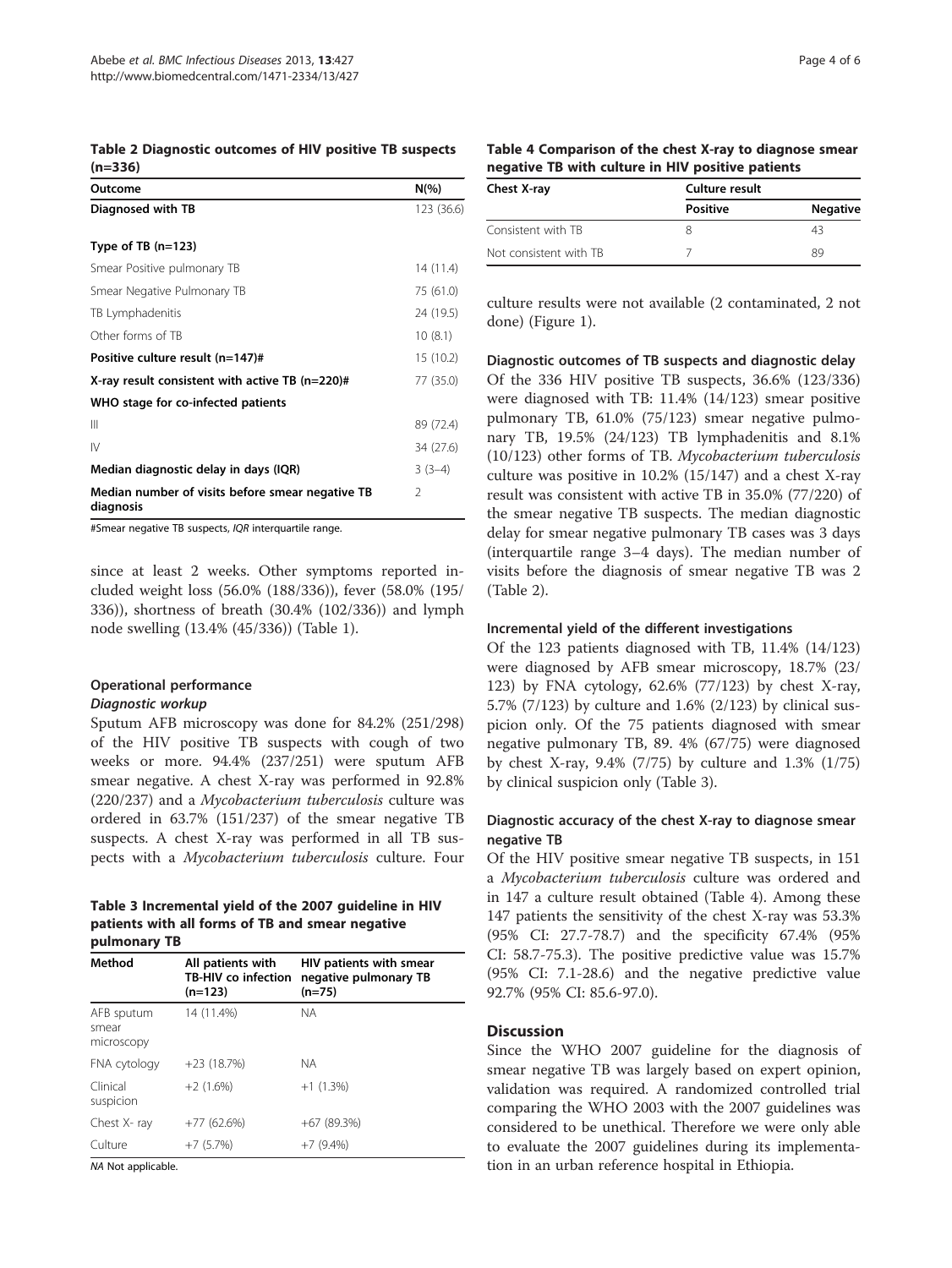<span id="page-4-0"></span>Our study suggests that the 2007 diagnostic algorithm may reduce the health system related diagnostic delay of smear negative TB. Indeed, before the introduction of the new guideline Demissie et al. reported a diagnostic delay of 6 days in all public health centers in Addis Ababa [[12\]](#page-5-0). Despite the fact that the latter study was done in other health centers in Addis Ababa and did not report separately for HIV positive TB patients, the difference is striking (only 3 days in our study). At the Nekemte referral hospital in the west part of Ethiopia, which was still implementing the 2003 guideline during our study period, the median diagnostic delay for smear negative TB cases was even 14 days (Gemeda Abebe, personal communication). Delay in TB diagnosis is an important contributor of excess morbidity and mortality in HIV-infected people [[13](#page-5-0),[14](#page-5-0)]. Delay in TB diagnosis is particularly problematic in HIV-infected individuals because in those patients TB presents more commonly as a disseminated disease [[15](#page-5-0)] and disease progression is more rapid [\[16](#page-5-0)]. In our study the median number of visits by patients before a diagnosis of smear negative TB diagnosis was made was 2. According to the WHO 2007 guideline the total number of visits should not be more than 4 [\[8](#page-5-0)].

A high number of smear negative TB cases (89.3% of smear negative pulmonary TB cases) were diagnosed on the basis of X-ray results. This is similar to a study in Cambodia where 50.5% of the HIV positive TB cases were diagnosed on the basis of radiology [\[17\]](#page-5-0). The diagnostic sensitivity of the chest X-ray in our study was 53.3% (95% CI: 27.7-78.7). This result is comparable with reports from India (72%) [\[18](#page-5-0)], Kenya (55%) [\[19\]](#page-5-0) and Uganda [\[20\]](#page-5-0). The specificity of 67.4% in our study is similar to the report from Kenya (72.9%) [[19](#page-5-0)] but higher than the report from Uganda (22%) [\[20\]](#page-5-0). The chest X-ray had excellent negative predictive value but poor positive predictive value. Culture contributed to an additional diagnosis of only 7 cases (11.9%) of the smear negative TB. It is evident that we need diagnostic tools with a shorter turnaround time than culture. In a study in South Africa the GeneXpert MTB/RIF assay increased the case detection rate by 45% [[21\]](#page-5-0). However, in resource limited settings like Ethiopia where GeneXpert MTB/RIF is only available in a few research sites, the 2007 WHO guideline for the diagnosis of smear negative TB is still relevant. FNA cytology contributed to the diagnosis of an additional 23 (18.7%) TB cases.

Our study has several limitations. Firstly, it was a single center based study; as a result the performance of the guideline at different levels of HIV and TB prevalence could not be evaluated. Secondly, we were unable to directly compare the performance of the new with the old WHO guidelines. Thirdly, due to the fact that not all TB suspects with cough were able to produce sputum with required quantity and quality, in an appreciable number of TB suspects no AFB or culture results were obtained. Finally, the solid culture used as reference standard for detecting TB may have under estimated the culture positivity rate. Culturing multiple specimens on liquid media would have detected more TB cases [\[22](#page-5-0)-[24](#page-5-0)] and may have influenced the accuracy of chest X-ray. The value of our study lies in the description of the operational benefits of the new guidelines in a real life situation in a high HIV prevalent setting.

### Conclusion

The 2007 WHO diagnostic algorithm for the diagnosis of smear negative TB is likely to reduce the diagnostic delay and therefore decrease morbidity and mortality of TB in a HIV prevalent settings like Ethiopia.

#### Competing interests

The authors declare that there is no competing interest.

#### Authors' contributions

GA was involved in the conception and design of the study, coordinated the field work, analyzed the data and drafted the manuscript. AD was involved in the conception, design of the study, field work and review of the article. LA was involved in the conception, design and reviewed the article. AA and YK participated in the design, field work and reviewed the article. OK reviewed the article. RC participated in the conception, design, and critically reviewed the article. All authors read and approved the final manuscript.

#### Acknowledgement

The authors appreciate the study participants for their cooperation in providing the necessary samples and information. The study was funded by the Directorate General for Development Cooperation (DGDC) through the Flemish Interuniversity Council (VLIR-UOS).

#### Author details

<sup>1</sup>Department of Medical Laboratory Sciences and Pathology, Jimma University, Jimma, Ethiopia. <sup>2</sup>International Medical Corps, Khartoum, Sudan.<br><sup>3</sup>Department of Clinical Sciences, Institute of Tropical Medicine, Antwerp. <sup>3</sup> Department of Clinical Sciences, Institute of Tropical Medicine, Antwerp, Belgium. <sup>4</sup>Department of Health Service Management, Jimma University, Jimma, Ethiopia. <sup>5</sup>Department of Epidemiology and Social Medicine University of Antwerp, Antwerp, Belgium.

#### Received: 20 December 2012 Accepted: 5 September 2013 Published: 11 September 2013

#### References

- 1. World Health Organization: WHO report 2012: global tuberculosis control 2012. Geneva: World Health Organization; 2012.
- 2. Central Statistical Authority: Ethiopia demographic and health survey 2012. Maryland, USA: Addis Ababa, Ethiopia and ICF International Calverton; 2012.
- 3. World Health Organization: Global tuberculosis control: surveillance, planning, financing, WHO report. Geneva, Switzerland: WHO/CDS/TB/2003.316; 2003.
- 4. Corbett EL, Watt CJ, Walker N, Maher D, Williams BG, Raviglione MC, Dye C: The growing burden of tuberculosis: global trends and interactions with the HIV epidemic. Arch Intern Med 2003, 163(9):1009–1021.
- 5. Demissie M, Lindtjon B, Tegbaru B: Human immunodeficiency virus (HIV) infection in tuberculosis patients in Addis Ababa. Ethiop J Health Dev 2000, 14:277–282.
- 6. De Cock KM, Soro B, Coulibaly IM, Lucas SB: Tuberculosis and HIV infection in sub-Saharan Africa. JAMA 1992, 2668(12):1581–1587.
- 7. van't Hoog AH, Laserson KF, Githui WA, Meme HK, Agaya JA, Odeny LO, Muchiri BG, Marston BJ, DeCock KM, Borgdorff MW: High prevalence of pulmonary tuberculosis and inadequate case finding in rural western Kenya. Am J Respir Crit Care Med 2011, 183(9):1245–1253.